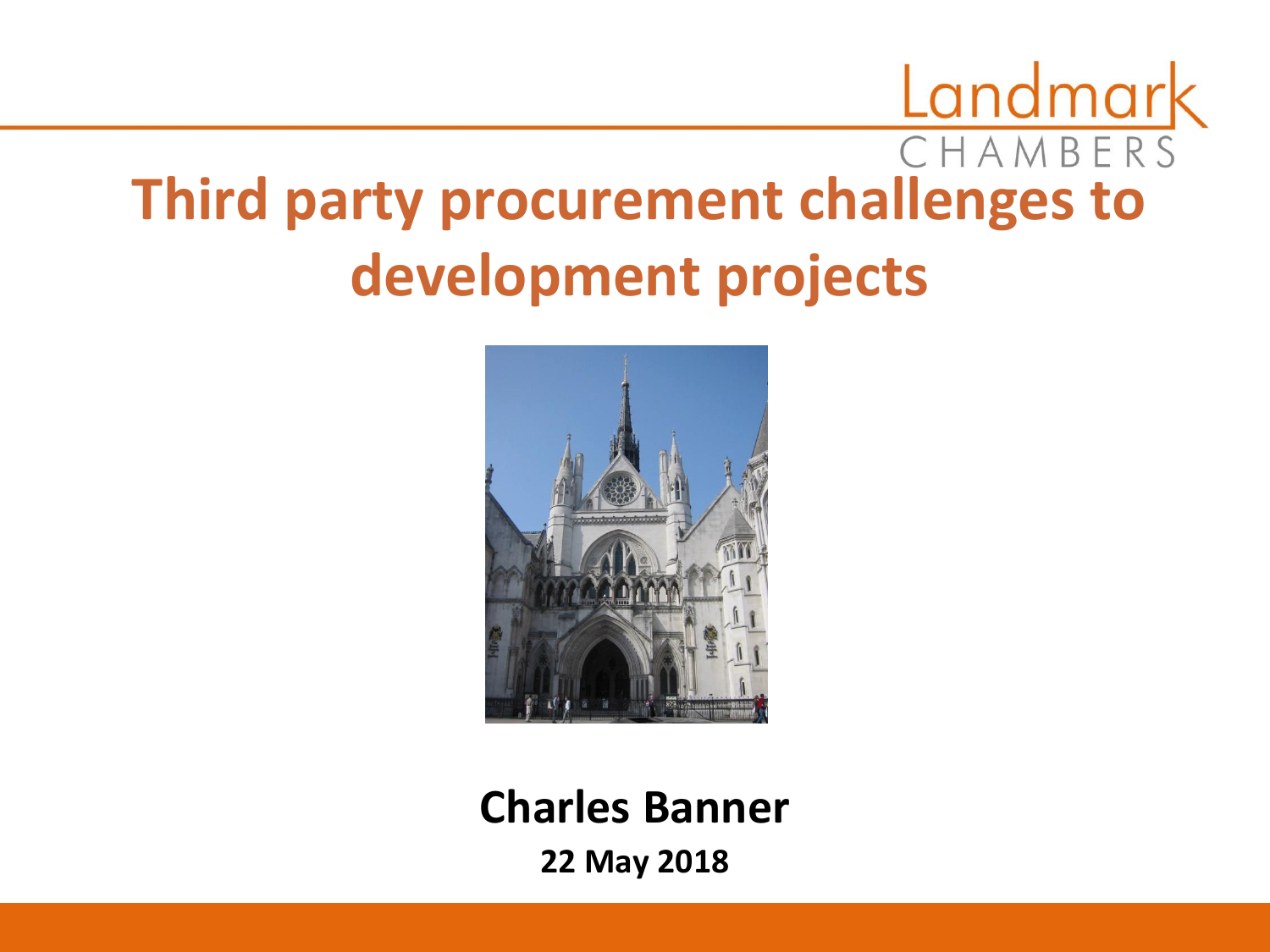#### **The statutory remedy for 'economic operators'**

- See Chapter 6 of the 2015 Regulations (implementing rules originally introduced by the Remedies Directive 97/66/EC).
	- Regs 89-104 deal with the time limits, procedure and remedies.
	- Proceedings in the High Court (TCC)
- Remedy available to "any economic operator which, in consequence of [breach of procurement law] *suffers or risks suffering loss or damage*": Reg. 88.
- *"Economic operator"* defined by Reg. 2(1) as:

*"any person or public entity or group of such persons and entities, including any temporary association of undertakings, which offers the execution of works or a work, the supply of products or the provision of services on the market."*

- Members of the public are not economic operators
- A claimant unsure if it is an economic operator may be well advised to bring parallel claims: 2015 Regs + JR. (See Section 5.7 of Admin Court Guide 2017 – transfer of JR to TCC envisaged).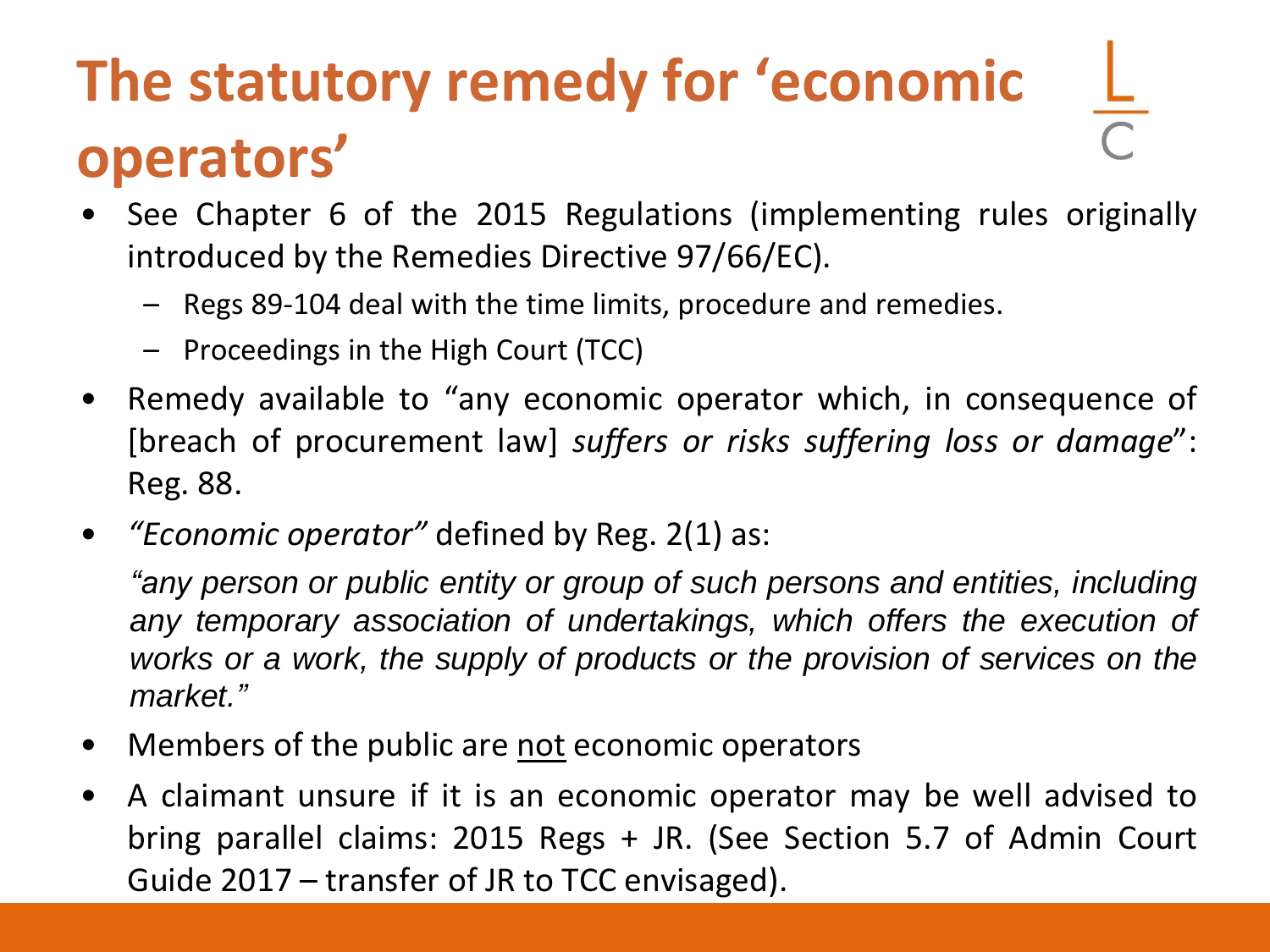## **Judicial review: pre 2017 cases (1)**

- Available to a claimant unable to rely on the remedies provided to economic operators under the Regs?
- S.31(3) Senior Courts Act 1981 applicant for JR must have *"sufficient interest in the matter to which the application relates"*
- *R (Chandler) v. Camden LBC* [2010] 1 CMLR 19 (obiter):

"an individual who has a sufficient interest in compliance with the public procurement regime in the sense that he is affected in some identifiable way, but is not himself an economic operator who could pursue remedies under reg.47 , can bring judicial review proceedings to prevent non-compliance … He may have such an interest if he can show that performance of the competitive tendering procedure in the Directive or of the obligation under the Treaty might have led to a different outcome that would have had a direct impact on him. We can also envisage cases where the gravity of a departure from public law obligations may justify the grant of a public law remedy in any event."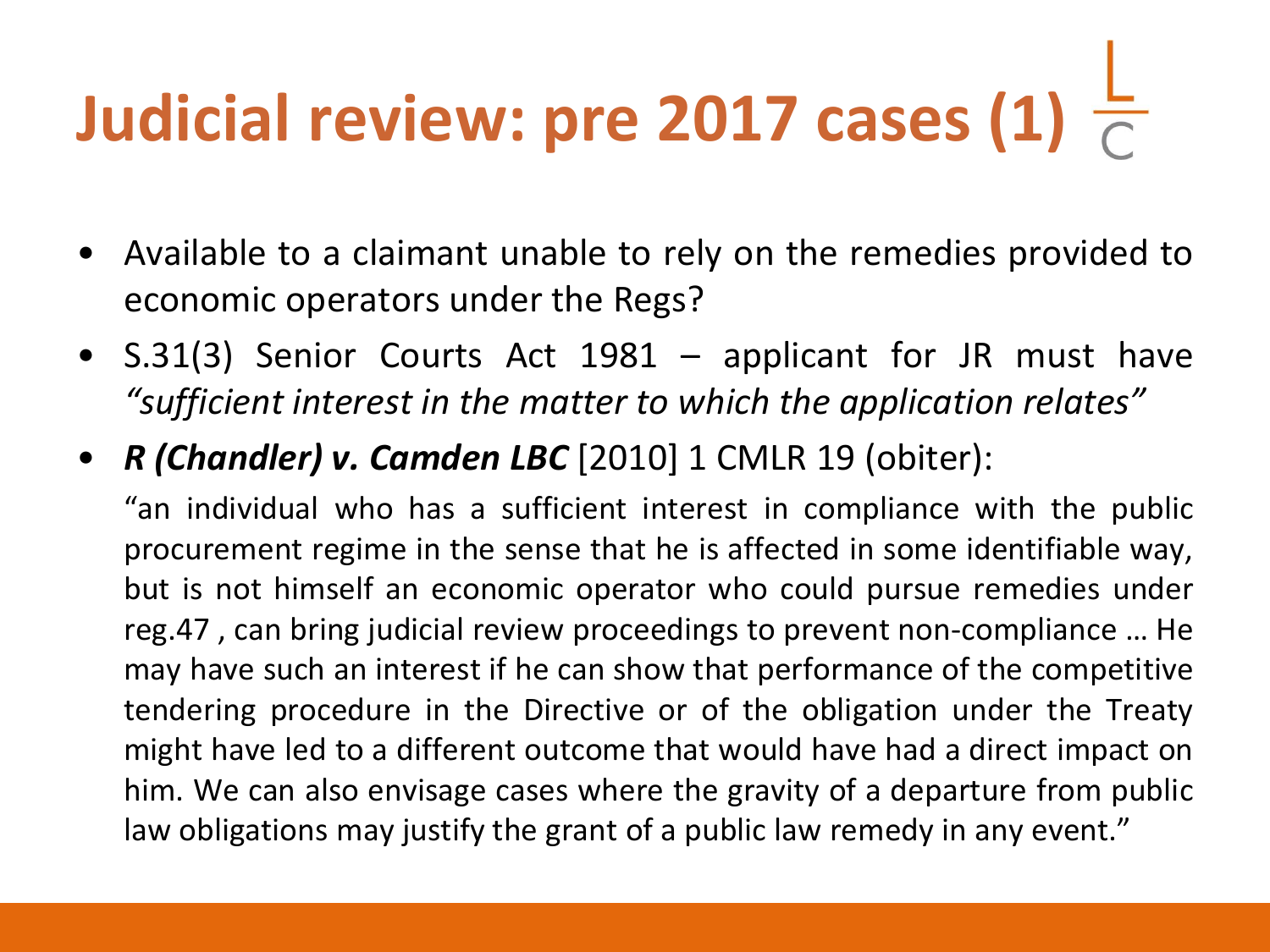### **Judicial review: pre 2017 cases (2)**

• The Claimant in *Chandler* failed because:

"*Mrs Chandler is not challenging the Secretary of State's decision because of any interest that she has in the observance of the public procurement regime but because she is opposed to the institution of academy schools. She is thus attempting, or seeking to use the public procurement regime for a purpose for which it was not created."*

• *R (Law Society) v. Legal Services Commission* [2007] EWHC 1848 (Admin) per Beatson J.: Law Society had sufficient interest to bring a procurement JR re. legal aid reform as it was *"a participant in the LSC's consideration of the reform of legal aid"* and *"the professional body that represents all solicitors and has statutory functions relating to the profession."*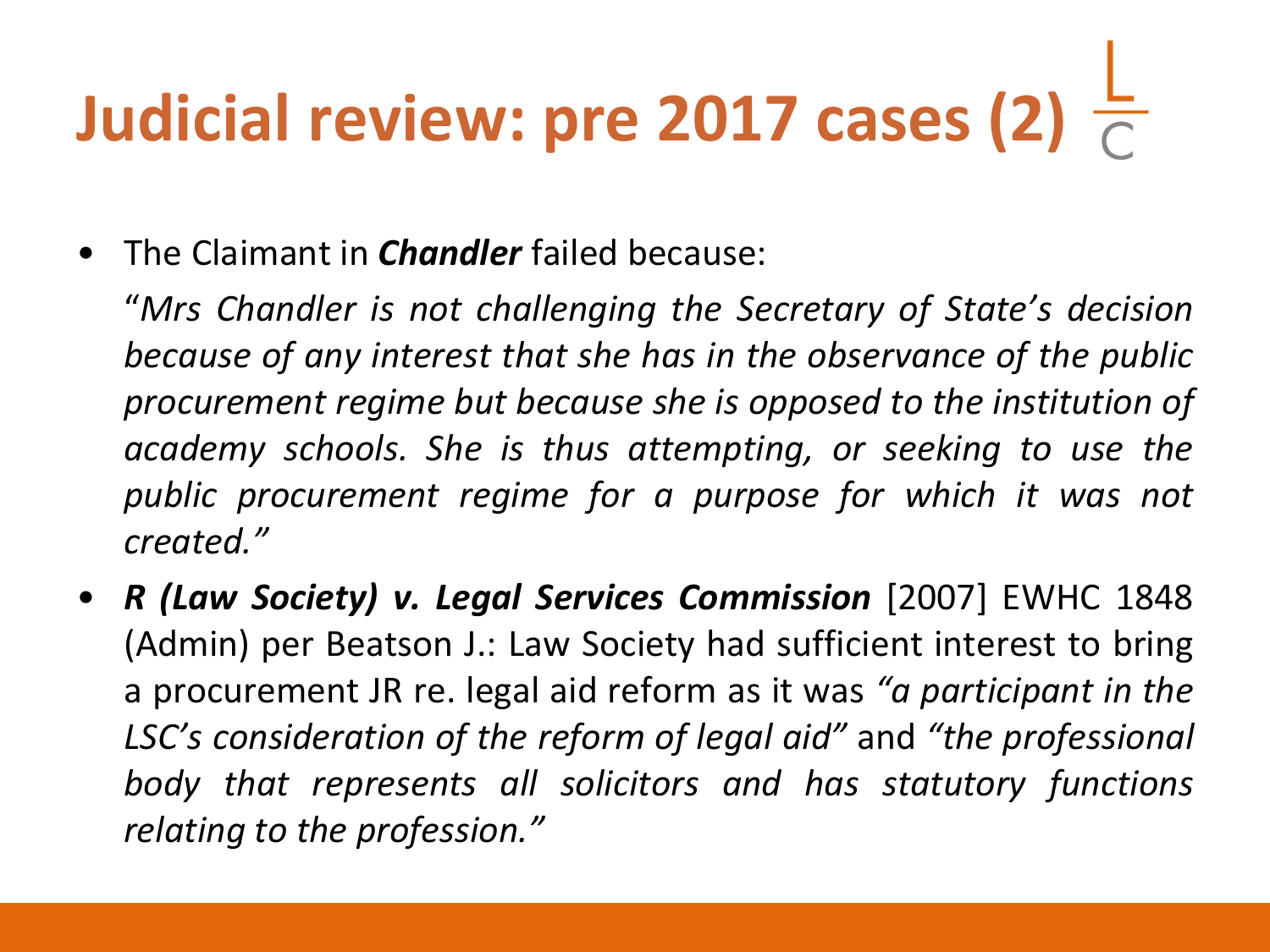### **Judicial review: pre 2017 cases (3)**

- *R (Unison) v. NHS Wiltshire PCT* [2012] EWHC 624: procurement challenge by a trade union to outsourcing of certain NHS services to the private sector. Eady J.: a trade union bringing a procurement JR needed, in order to have standing, to show that its members are affected in some identifiable way by the breach.
- *R (Gottlieb) v. Winchester City Council* [2015] EWHC 231 per Lang J – claimant objector to a proposed urban redevelopment held to have standing to bring a procurement JR of the modification of a development agreement relating to that development:

*"In contrast (to Mrs Chandler), the Claimant in this case does not pursue any ulterior motive. He seeks what the procurement process is intended to provide, namely, an open competition to allow Winchester to select the development which best fulfils its needs."*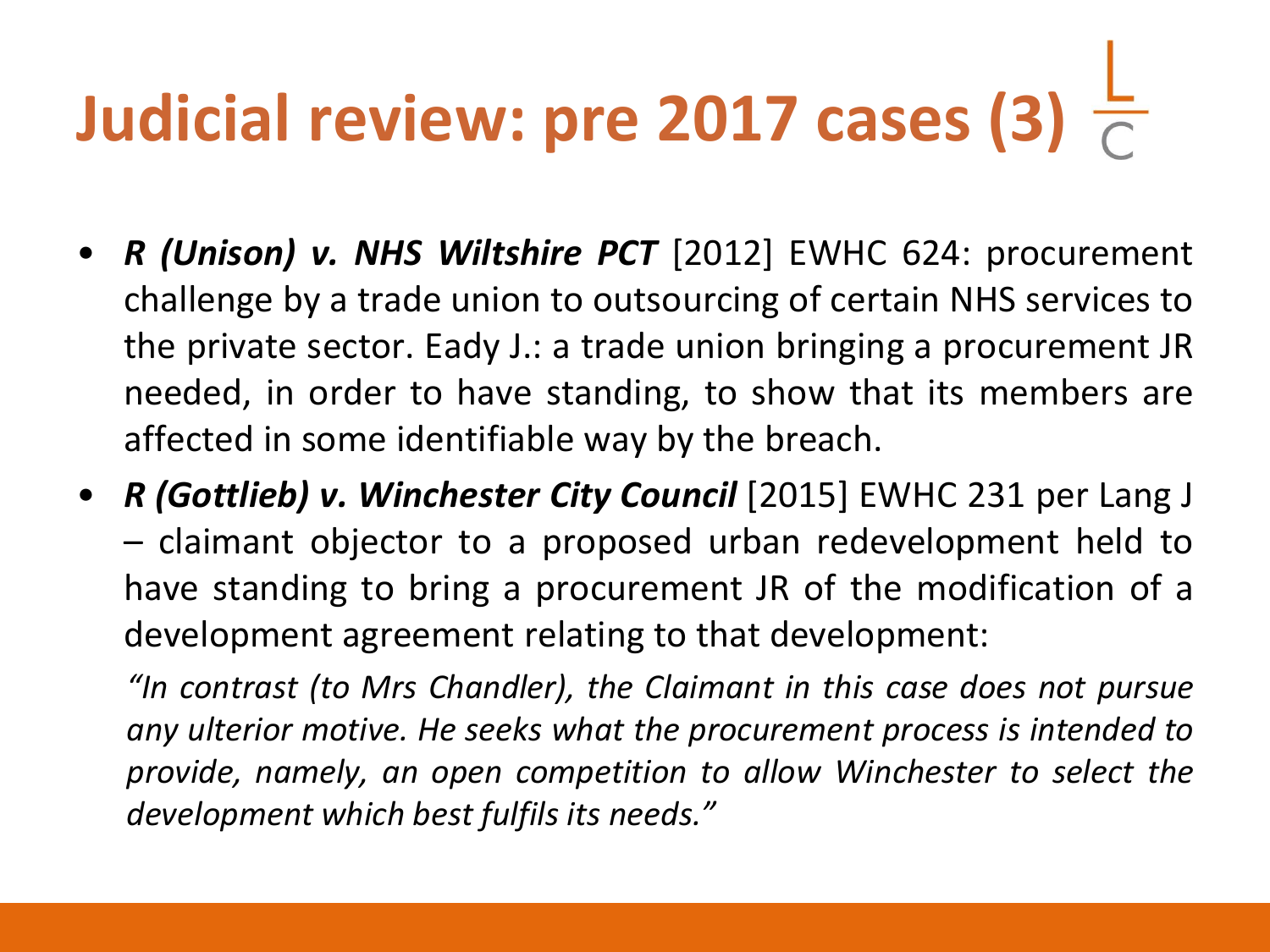#### **Wylde: the issues**

- The case-law and the underlying principles was recently reviewed by Dove J. in *R (Wylde) v. Waverley BC* [2017] EWHC 466 (Admin).
- A challenge to the modification of a development agreement relating to the redevelopment of Farnham Town Centre by Crest Nicholson.
- The claimants were opponents of the developers, who claimed standing as local taxpayers and councillors who wished for a further competitive tendering exercise to take place in the hope that would result in an alternative developer with alternative proposals.
- The Council and the developer argued that:
	- Contrary to the obiter in *Chandler*, the contract was not amenable to JR at all (Dove J. did not decide this issue); alternatively
	- In any event, applying *Chandler* the Claimants lacked standing and insofar as *Gottlieb* suggested otherwise it was plainly wrong and should not be followed (Dove J. agreed).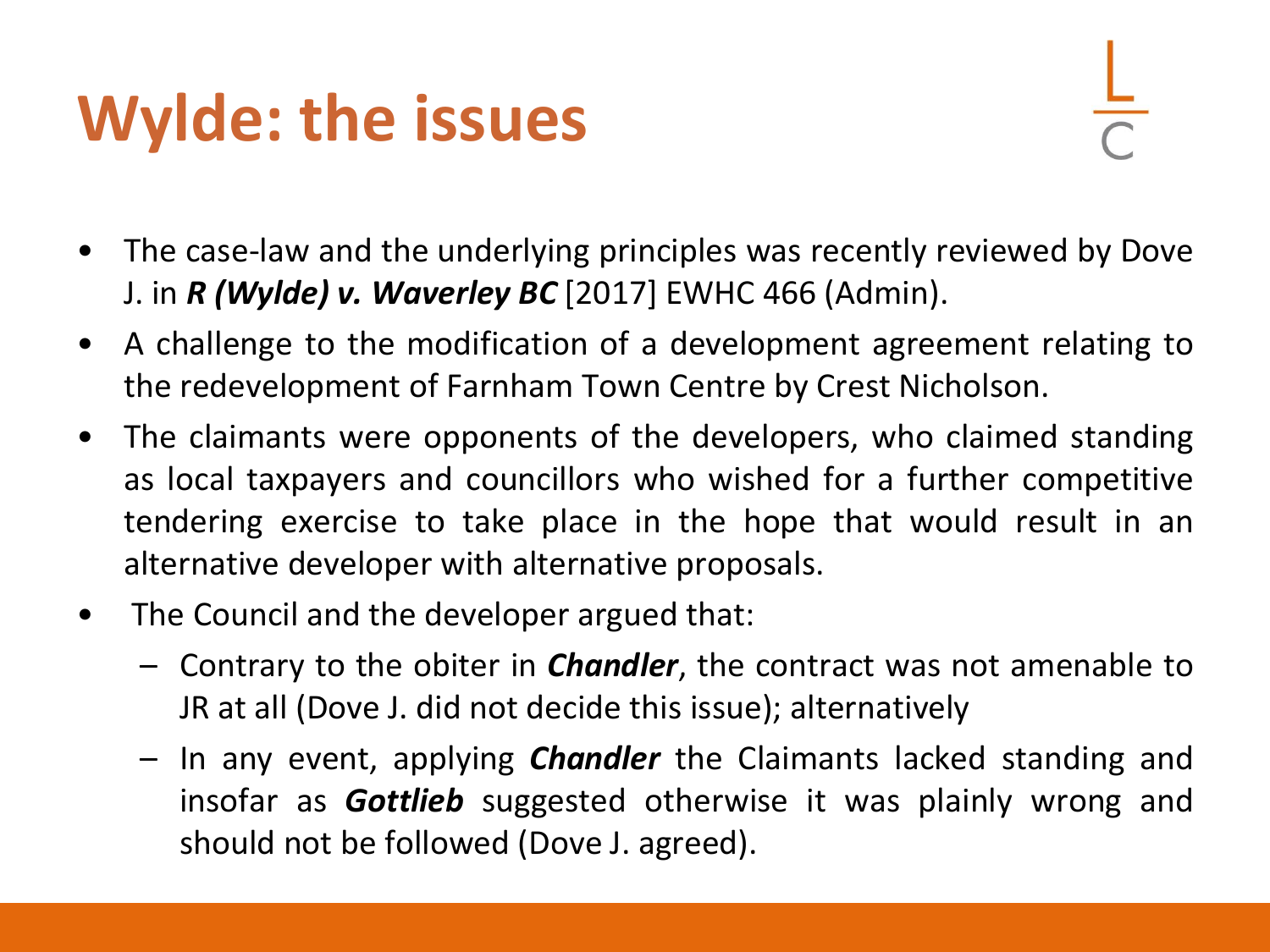#### **Wylde: Dove J's judgment (1)**

- What was a *"sufficient interest"* so as to generate standing for JR depended on the statutory context  $-$  the interest had to be in the fulfilment of the purpose of the legislation in issue.
- That approach *"leads to a much more restrictive qualification for standing in procurement cases than would apply in judicial review generally"* [39]
- The purpose of the of the Regs. & PCD was:

*"firstly, to provide for an open and transparent system for the competition for public contracts in the interests of securing a fair and efficient market for those contracts and secondly, to provide a bespoke system of remedies for those parties who are directly involved in competing for such contracts and participating in the market for them. This regime is quite clearly tightly focused on those directly engaged with and actively seeking the benefit of obtaining public contracts that fall within the scope of the 2006 Regulations."*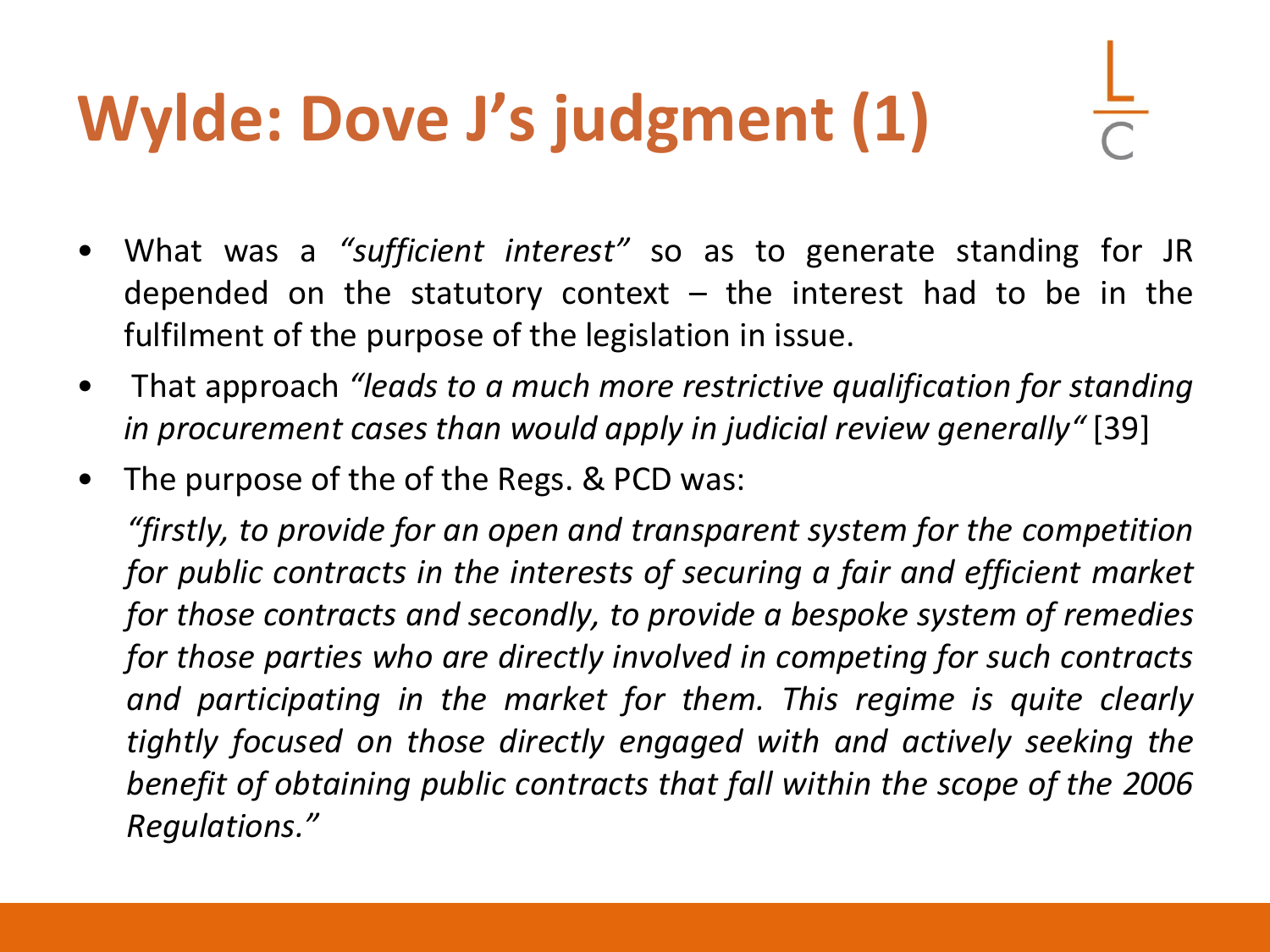#### **Wylde: Dove J's judgment (2)**

- *"The public interest is no doubt served by these aims and objectives of the 2006 Regulations (for instance, by fostering value for money and the objective evaluation of bids for public works), but that is very different from saying that it follows that any member of the public could have an interest in the enforcement of those Regulations which should be recognised by the grant of standing in judicial review. It is in my view entirely consistent with the purpose of the Regulations to confine standing in any judicial review claim brought outside the extensive range of remedies available to economic operators, and by a person who is not an economic operator, to only those who "can show that performance of the competitive tendering procedure… might have led to a different outcome that would have had a direct impact on him".*
- *Law Society* correctly decided; *Gottlieb* wrongly decided.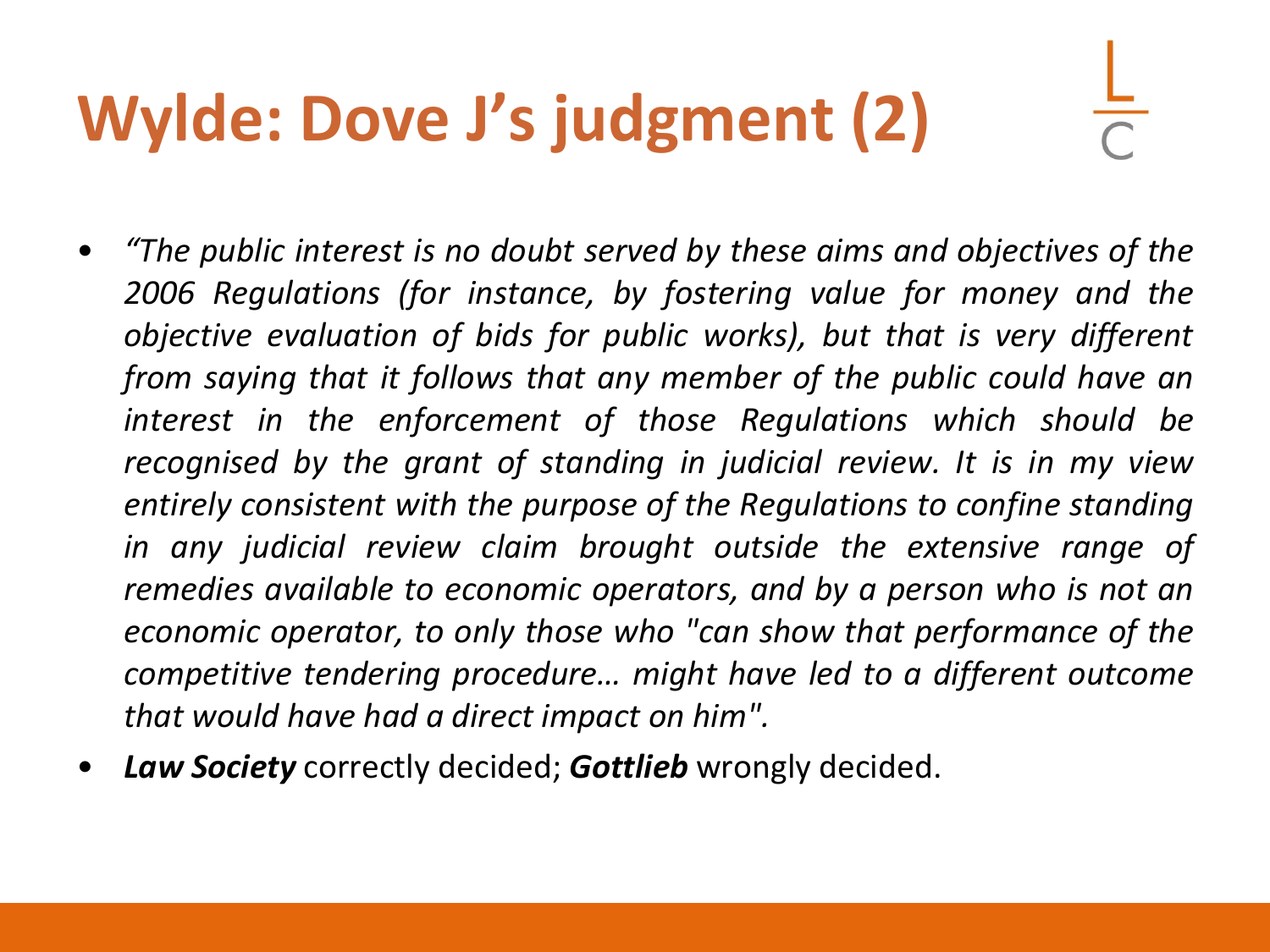#### **Wylde: Dove J's judgment (3)**

• Conclusion in the present case on the facts:

*"...these claimants are unable to demonstrate any direct impact upon them which would arise from the conduct of a competitive tendering exercise. Not only are they not economic operators, but they are not remotely approximate to any economic operator, nor could they begin to demonstrate any interest in the procurement process which might be akin to or a proxy for status as an economic operator. Whilst, therefore, I have no doubt that the concerns and objectives of the claimants are entirely genuine and expressed by them in the public interest, that observation, and their interest as either council tax or rate payers or as members of local authorities, are not sufficient to establish that they were within the Chandler test and thus they do not have standing to bring this claim."*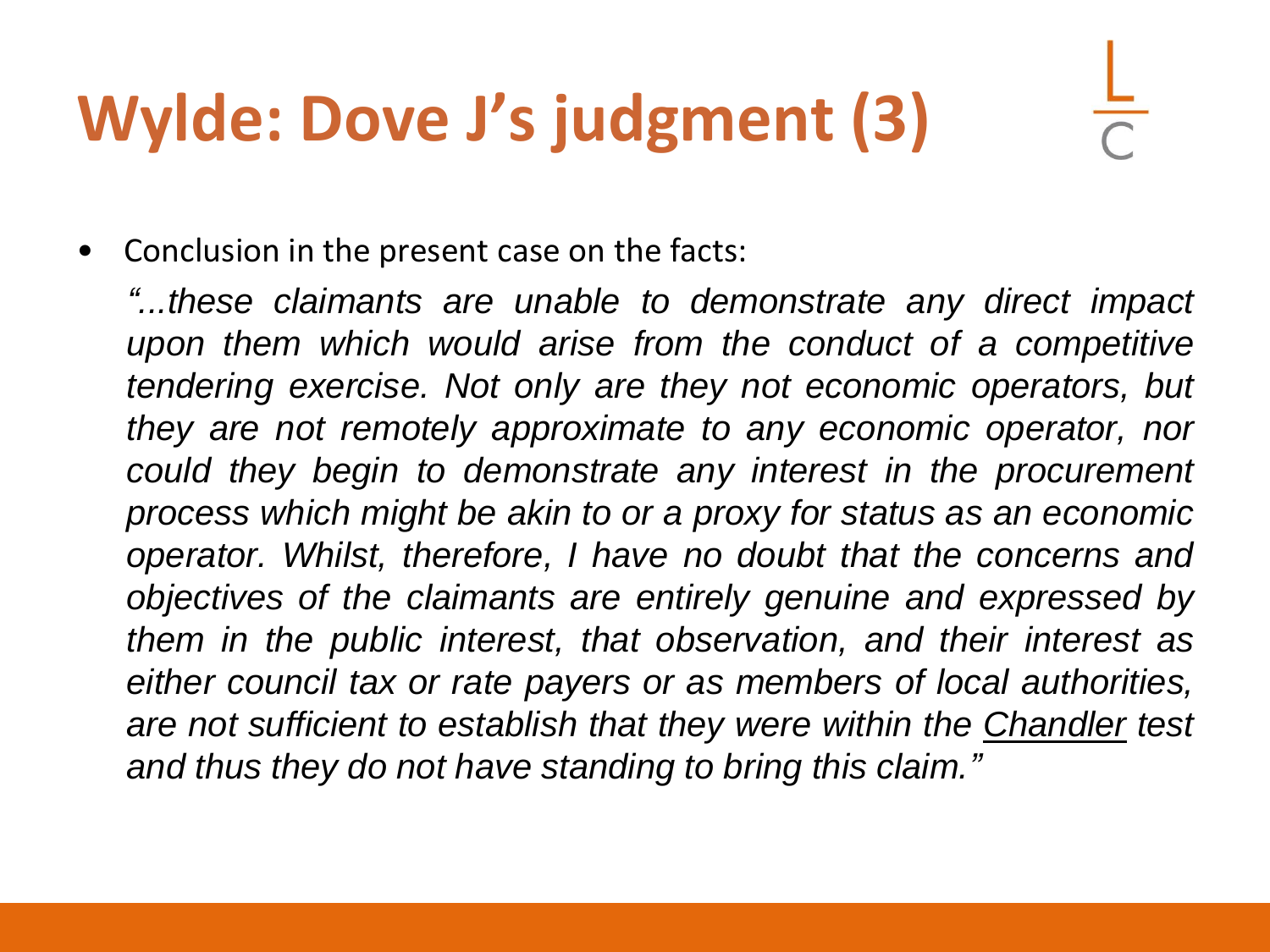#### **So who can now bring a JR?**

- Those with a **derivative interest** though not an economic operator, still have 'skin in the game':
	- Intended sub-contractors
	- Joint venture partners
	- (Significant?) shareholders in unsuccessful bidder
- Those with a **representative interest** (acting on behalf of those with an interest in the procurement regime):
	- *Rostron v. Guildford BC* [2017] EWHC 3141 per John Howell QC, citing *Law Society* and *Wylde*: *"a person representing the interests of those who do have EU rights has standing to assert them, even if that person has no EU right in issue"*
	- Trade unions and other representative bodies

(This assumes the 'no JR at all' argument raised but not decided in *Wylde* is not upheld in future)